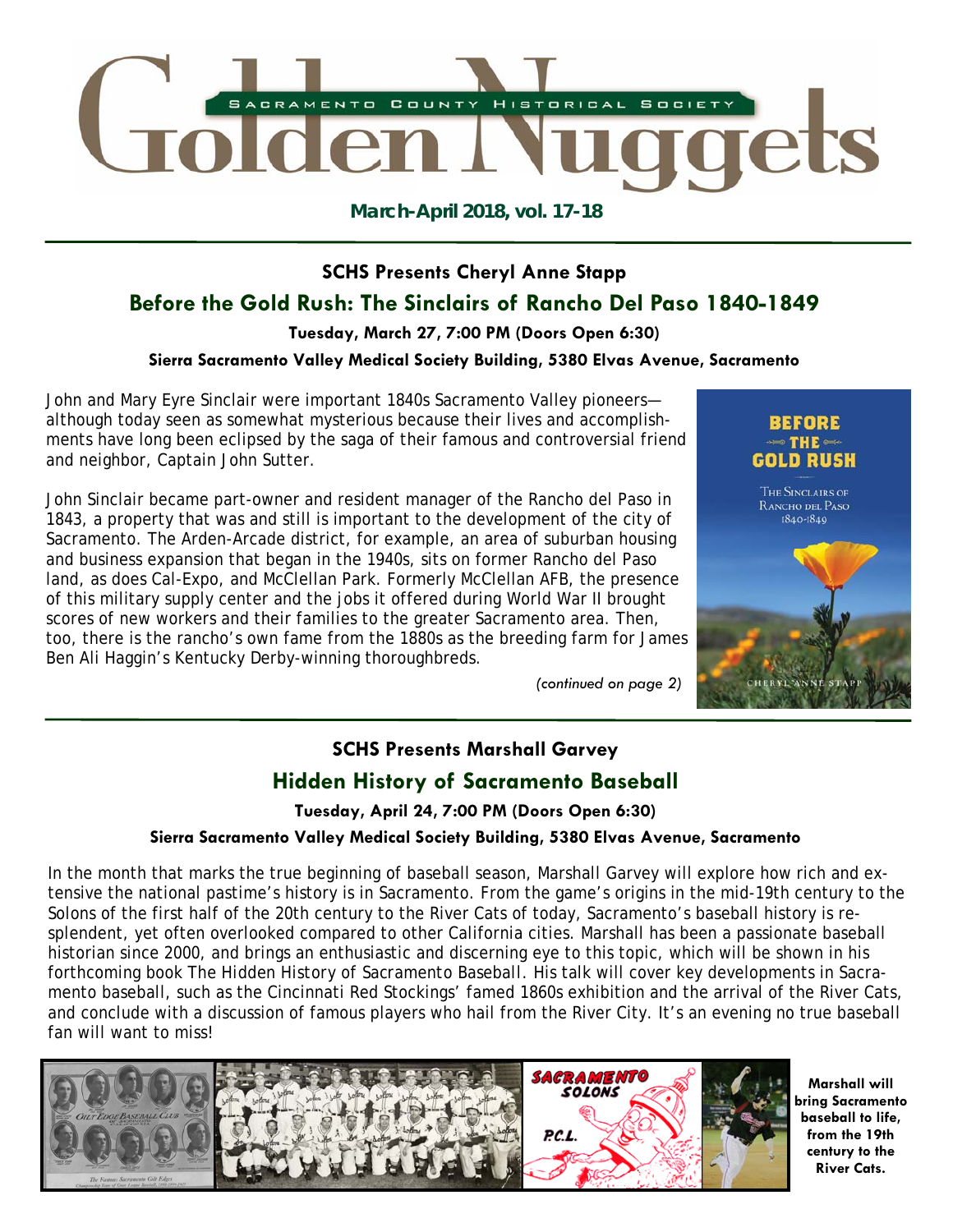## **Before the Gold Rush: The Sinclairs of Rancho del Paso, 1840-1849** *(continued from page 1)*

John Sinclair and Mary Eyre met in January 1844 at Sutter's Fort, each having been drawn to California in different years and for different reasons. For John Sinclair, it was the continuation of a continental adventure. For Mary Eyre, it was a dramatic rescue on the Oregon Trail. She was almost 17; he was 34. Married that year, the couple probably expected to lead quiet lives, but the Mexican-owned province was not as peaceful as it seemed—and their ranch was at a geographic crossroads that put the Sinclairs square in the middle of history-making events.

Two years into their marriage, in June 1846, American immigrants captured the town of Sonoma in a para-military action known as the Bear Flag Revolt. Unknown to the "Bears" though, the United States had already declared war with Mexico in May—and within three weeks of the uprising, American warships landed on the coast to conquer California. Seven months later, hostilities in the Mexican-American War had just ended on California soil when an ema-



1848 Sherman map showing the Sinclairs' ranch. **1848 Sherman map showing the Sinclairs' ranch.** Golden State's pioneer past.

ciated, half-dead man stumbled into an immigrant's shack 40 miles north of the Sinclair's ranch … and the residents of northern California learned the horrifying tale of the snow-trapped, desperate Donner Party. As the elected Sacramento District Alcalde, John Sinclair directed the first rescue efforts.

Then, in January 1848, gold was discovered in the nearby foothills, an event that changed the world even as it ruined the local landowners. Hordes of gold-fevered, undisciplined rowdies swarmed over private Rancho del Paso property, stealing supplies and livestock, and endangering the Sinclairs and their toddler-aged daughter.

John and Mary Sinclair lived through it all and died long ago, yet their Rancho del Paso lives on in the names of streets and parks and neighborhoods in Sacramento. Inspired by her interest in pioneer women (which piqued her curiosity when she first learned that Sutter's neighbor John Sinclair had been married), Cheryl Anne Stapp spent more than two years researching the Sinclairs' lives. In 2017 she published their biography, *Before the Gold Rush:The Sinclairs of Rancho del Paso, 1840-1849*. Cheryl is a writer, a native-born Sacramento historian, a lecturer about pioneer women in California, and a volunteer docent at Sutter's Fort. On March 27 she will present the true account of a courageous, resilient man and woman who lived lives at the edge of discovery and fortune; the story of a couple whose lives and experiences are part of the

## **Three Global Transformational Moments**

*Excerpted from the speech given by SCHS Secretary Gregg Lukenbill at the Inaugural Banquet for the 2019 Transcontinental Railroad Celebration at the California State Railroad Museum, February 13, 2018* 

There is no city that has had a greater role in changing the global course of industry and culture into what America and the world is today than Sacramento. During and after the Gold Rush, diverse races, cultures, and fortune seekers of the world rushed in to Sacramento.

On his 3rd round trip from Sacramento to Washington D.C. in 1862, Judah's survey and construction cost estimate to Council Bluffs set the stage for Surveyor President Abraham Lincoln to implement his sweeping vision that created the America, and world, that we live in today. Enabled by the gold rush and Judah's dynamic transcontinental railroad quest, in 43 days in the middle of 1862 Abraham Lincoln signed into law the Homestead Act, the Telegraph and Pacific Railroad Acts, and the College Land Grant Act, followed by the first national park in 1864. Then, in 1865, between passing the 13th Amendment ending slavery in January, and winning the Civil War in April, Lincoln signed the Pacific Mail Steamship Act subsidy to create four 1,500 passenger steam engine ships for round-trip passenger and freight service from San Francisco to Hong Kong.

The acceleration of increased productivity by shrinking transportation times was explosive and globally transformational, far greater than the computer of today, shrinking a 6-month cross country trip by horse to 6 days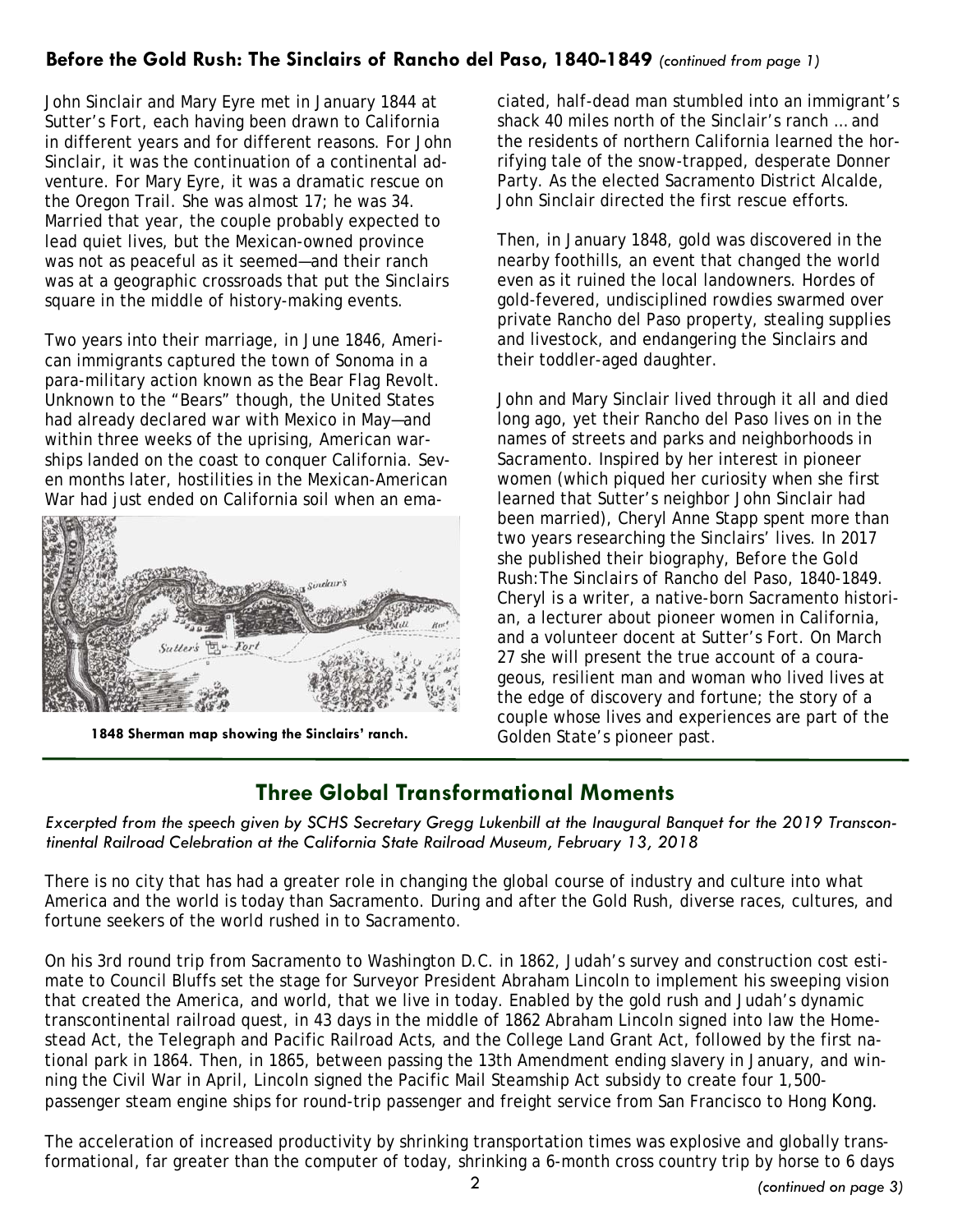## **Sacramento County Historical Society Resumes Annual Awards of Excellence Program**

For a number of years the SCHS sponsored an awards program and dinner recognizing deserving individuals and organizations for achievements that promote interest in the history and preservation of the Sacramento region. When nominations for those awards began to dwindle, we took a break. The last program was in the spring of 2014. We're happy to announce the return of the Awards Program, which will be held on **Tuesday, June 26 at the Masonic Temple at 1123 J Street**. In order to present awards, we need nominees. You are invited to submit nominations in the categories of media and publications, education, and preservation pertaining to Sacramento history. If your nominee is selected to receive the award, you will be asked to introduce her or him at the awards dinner.

**Education**: For achievement in educating students and/or the public in Sacramento area history. Activities may include formal and informal classes; docent and tour guide programs; and development and installation of exhibits, works of art, and other educational and interpretive displays. Prior recipients have included the Downtown Walking Tours and the Sacramento History Museum's Gold Rush Program.

**Preservation**: For achievement in preservation and restoration of sites, structures, artifacts, documents, and memorabilia of historic significance to

the Sacramento area. Activities may include research, physical preservation or restoration, and outreach to the public, organizations or individuals. Prior awards have recognized the Blackbird Restaurant for adaptive restoration and re-use of a historically significant structure and Arthur Henry's Supper Club in Oak Park.

**Media**: For achievement in research, writing, editing, and publishing historical (nonfiction) books, papers, articles, informational brochures or producing documentary videos or other communications media that further interest in the history of the Sacramento area. Prior awards have gone to videographer Bill George and journalist Lance Armstrong.

**Special Achievement**: On rare occasions this category is used to recognize a significant contribution to history in areas that don't fit into the other categories. The only such award presented has gone to West Sacramento's Thom Lewis for his long involvement in promoting West Sacramento history.

Awards Nominations should be submitted to SCHS AWARDS, PO Box 160065, Sacramento, CA95816 0065, and postmarked by April 30. Please indicate which category your nomination is for, provide email and phone contacts for yourself and your nominee, and keep your application length to one page.

### **Three Global Transformational Moments** *(continued from page 2)*

by rail, and a trans-Pacific trip from 4 months to 1 month. The Chinese have always been part of this California journey and became part of the very fabric of California, from the gold rush to conquering the Sierra with the world's longest tunnels. They applied their knowledge and expertise to agriculture, levee construction, and reclamation of hundreds of thousands of acres in the Sacramento delta. The Chinese developed California's fishing industry along the rivers and on the coast, creating Fisherman's Wharf in San Francisco. Chinese history is a proud rich California heritage, and a native part of our diverse California culture. As we celebrate these events, we should recognize the keepers of this historic flame, who celebrate these global transformational moments of Theodore Judah, Abraham Lincoln, and our shared Chinese heritage.

## **Membership Renewal Reminder**

It's membership renewal time. We're Sacramento's only regional historical society and can't survive without community participation from supporters like you. Payments can be made either electronically at www.sachistoricalsociety.org/join-us-1 or by US Mail by filling out the membership form at the website and mailing it with a check.

## **Member Notice: Board Election and Society Name Change**

At our March 27 Meeting, members will vote on the Society Board Members for the next year as well as being asked to approve an amendment to the By-Laws simplifying our name to the Sacramento Historical Society. If you have questions or nominations to the Board, send them to gvoelm@gmail.com.